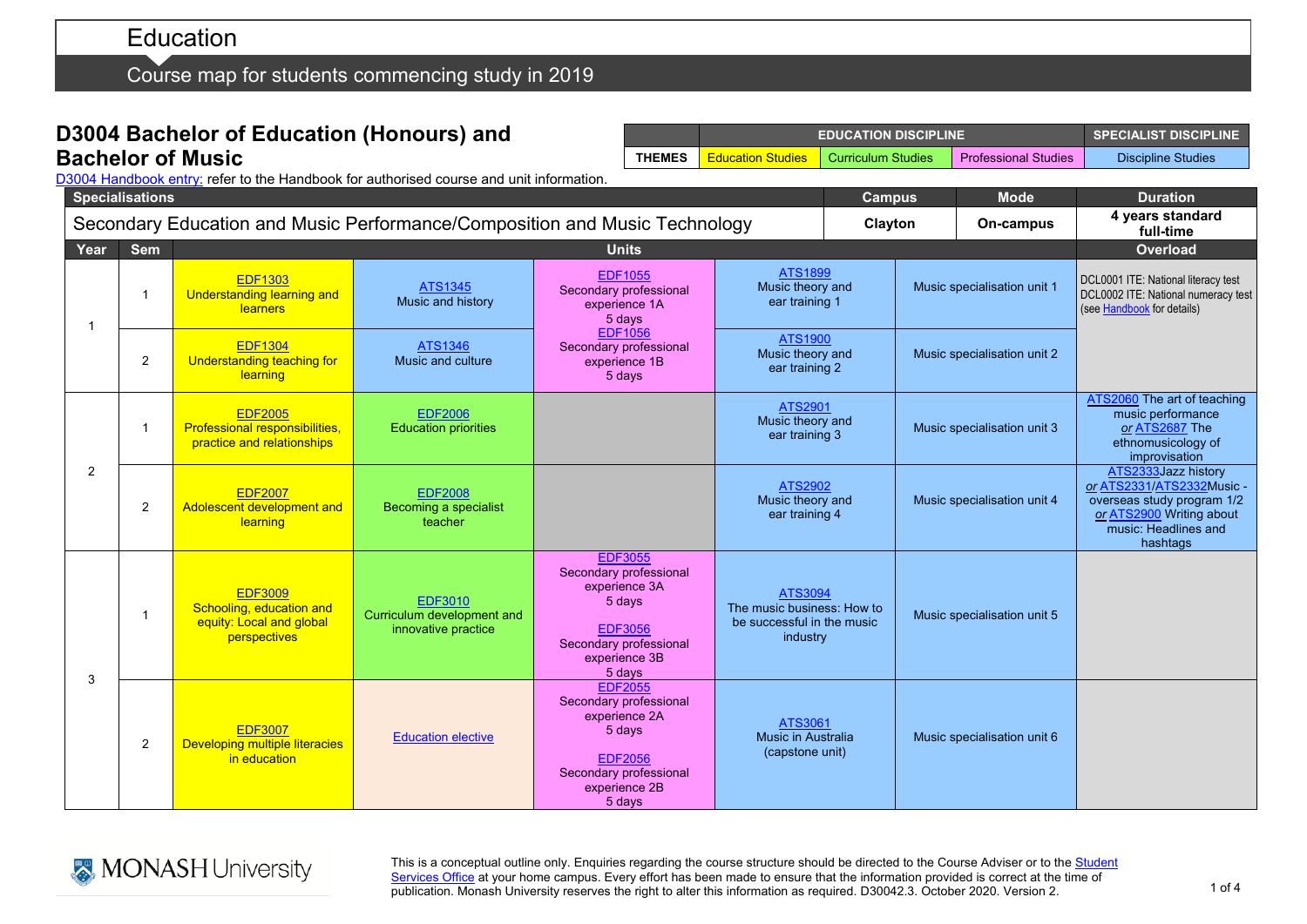# Course map for students commencing study in 2019

|                | $\overline{\mathbf{1}}$ | <b>EDF4100</b><br>Researching teaching and<br>learning                                 | <b>EDF4004</b><br>Curriculum, assessment and<br>education policy    | <b>EDF4055</b><br>Secondary professional<br>experience 4A<br>25 days                                                                       | Method unit 1A                                                                                               |         | Method unit 2A              |                                                                                 |                                                                                                                                                  |
|----------------|-------------------------|----------------------------------------------------------------------------------------|---------------------------------------------------------------------|--------------------------------------------------------------------------------------------------------------------------------------------|--------------------------------------------------------------------------------------------------------------|---------|-----------------------------|---------------------------------------------------------------------------------|--------------------------------------------------------------------------------------------------------------------------------------------------|
| 4              | 2                       | <b>EDF4101</b><br>Research project in<br>education                                     | <b>EDF4006</b><br>Transition and professional<br>engagement         | <b>EDF4056</b><br>Secondary professional<br>experience 4B<br>25 days                                                                       | Method unit 1B                                                                                               |         | Method unit 2B              |                                                                                 |                                                                                                                                                  |
|                | <b>Specialisations</b>  |                                                                                        |                                                                     |                                                                                                                                            |                                                                                                              | Campus  |                             | <b>Mode</b>                                                                     | <b>Duration</b>                                                                                                                                  |
|                |                         |                                                                                        | Secondary Education and Ethnomusicology and Musicology              |                                                                                                                                            |                                                                                                              | Clayton |                             | On-campus                                                                       | 4 years standard<br>full-time                                                                                                                    |
| Year           | <b>Sem</b>              |                                                                                        |                                                                     | <b>Units</b>                                                                                                                               |                                                                                                              |         |                             |                                                                                 | <b>Overload</b>                                                                                                                                  |
| -1             | $\overline{1}$          | <b>EDF1303</b><br><b>Understanding learning and</b><br><b>learners</b>                 | <b>ATS1345</b><br>Music and history                                 | <b>EDF1055</b><br>Secondary professional<br>experience 1A<br>5 days                                                                        | <b>ATS1899</b><br>Music theory and<br>ear training 1<br><b>ATS1900</b><br>Music theory and<br>ear training 2 |         | Music specialisation unit 1 |                                                                                 | DCL0001 ITE: National literacy test<br>DCL0002 ITE: National numeracy test<br>(see Handbook for details)                                         |
|                | 2                       | <b>EDF1304</b><br>Understanding teaching for<br>learning                               | <b>ATS1346</b><br>Music and culture                                 | <b>EDF1056</b><br>Secondary professional<br>experience 1B<br>5 days                                                                        |                                                                                                              |         | Music specialisation unit 2 |                                                                                 |                                                                                                                                                  |
| $\overline{2}$ | $\overline{1}$          | <b>EDF2005</b><br>Professional responsibilities,<br>practice and relationships         | <b>EDF2006</b><br><b>Education priorities</b>                       |                                                                                                                                            | <b>ATS2901</b><br>Music theory and<br>ear training 3                                                         |         |                             | ATS2804<br>From the erotic to the exotic:<br>Music in the nineteenth<br>century | ATS2060 The art of teaching<br>music performance<br>or ATS2687 The<br>ethnomusicology of<br>improvisation                                        |
|                | $\overline{2}$          | <b>EDF2007</b><br>Adolescent development and<br>learning                               | <b>EDF2008</b><br>Becoming a specialist<br>teacher                  |                                                                                                                                            | ATS2902<br>Music theory and<br>ear training 4                                                                |         |                             | ATS2805<br>Music, identity and place                                            | ATS2333 Jazz history<br>or ATS2331/ATS2332 Music<br>- overseas study program 1/2<br>or ATS2900 Writing about<br>music: Headlines and<br>hashtags |
| 3              | $\overline{\mathbf{1}}$ | <b>EDF3009</b><br>Schooling, education and<br>equity: Local and global<br>perspectives | <b>EDF3010</b><br>Curriculum development and<br>innovative practice | <b>EDF3055</b><br>Secondary professional<br>experience 3A<br>5 days<br><b>EDF3056</b><br>Secondary professional<br>experience 3B<br>5 days | ATS3094<br>The music business: How to<br>be successful in the music<br>industry                              |         |                             | <b>ATS3144</b><br>Music research in<br>the digital age                          |                                                                                                                                                  |
|                | $\overline{2}$          | <b>EDF3007</b><br>Developing multiple literacies<br>in education                       | <b>Education elective</b>                                           | <b>EDF2055</b><br>Secondary professional<br>experience 2A<br>5 days<br><b>EDF2056</b>                                                      | <b>ATS3061</b><br><b>Music in Australia</b><br>(capstone unit)                                               |         |                             | ATS3153<br>Music research project                                               |                                                                                                                                                  |



This is a conceptual outline only. Enquiries regarding the course structure should be directed to the Course Adviser or to the Student <u>[Services Office](https://www.monash.edu/education/current-students/contact)</u> at your home campus. Every effort has been made to ensure that the information provided is correct at the time of publication. Monash University reserves the right to alter this information as required. D30042.3. October 2020. Version 2.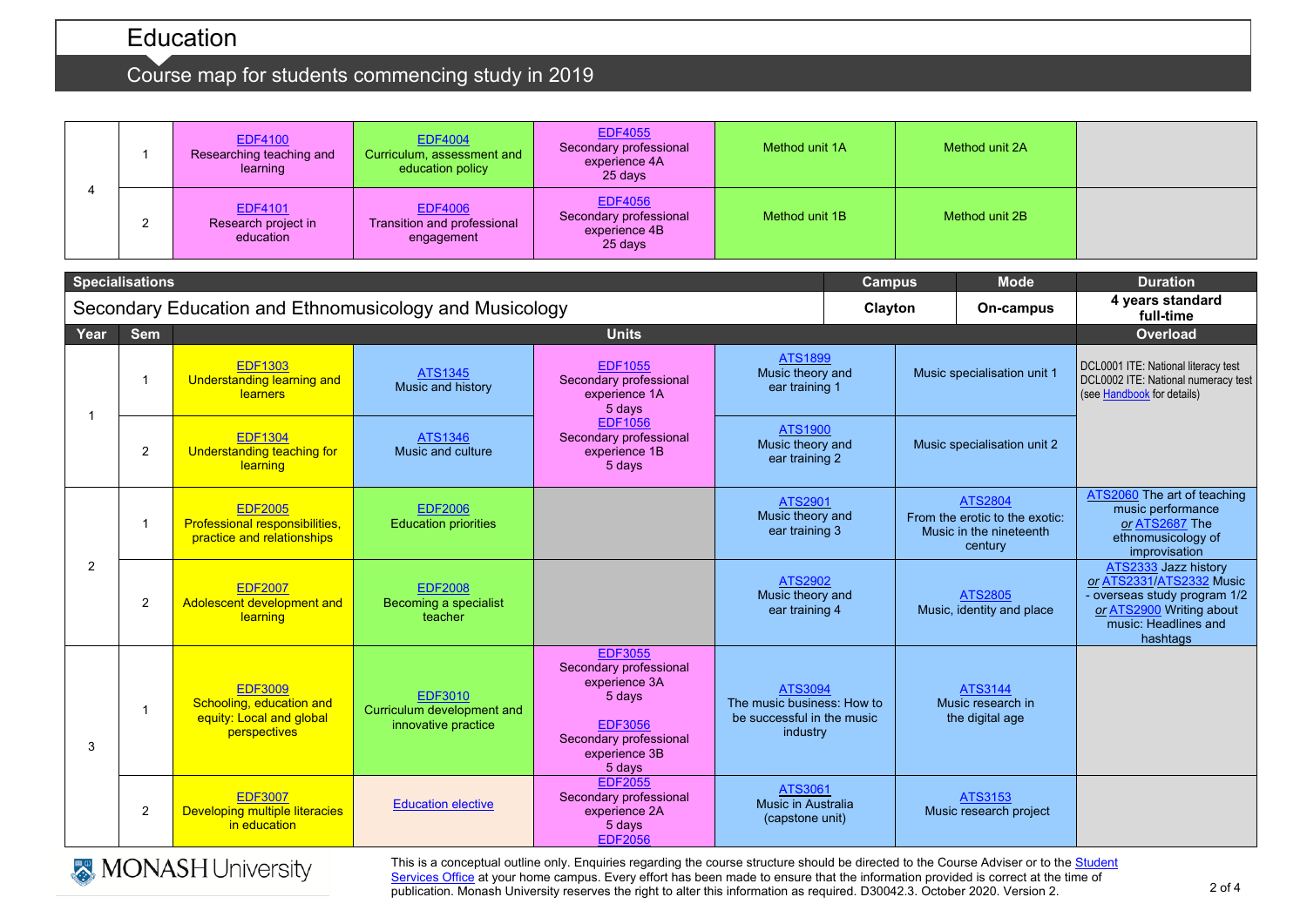# Course map for students commencing study in 2019

|  |                                                        |                                                             | Secondary professional<br>experience 2B<br>5 days                    |                |                |  |
|--|--------------------------------------------------------|-------------------------------------------------------------|----------------------------------------------------------------------|----------------|----------------|--|
|  | <b>EDF4100</b><br>Researching teaching and<br>learning | EDF4004<br>Curriculum, assessment and<br>education policy   | <b>EDF4055</b><br>Secondary professional<br>experience 4A<br>25 days | Method unit 1A | Method unit 2A |  |
|  | <b>EDF4101</b><br>Research project in<br>education     | <b>EDF4006</b><br>Transition and professional<br>engagement | <b>EDF4056</b><br>Secondary professional<br>experience 4B<br>25 days | Method unit 1B | Method unit 2B |  |



This is a conceptual outline only. Enquiries regarding the course structure should be directed to the Course Adviser or to the Student <u>[Services Office](https://www.monash.edu/education/current-students/contact)</u> at your home campus. Every effort has been made to ensure that the information provided is correct at the time of publication. Monash University reserves the right to alter this information as required. D30042.3. October 2020. Version 2.